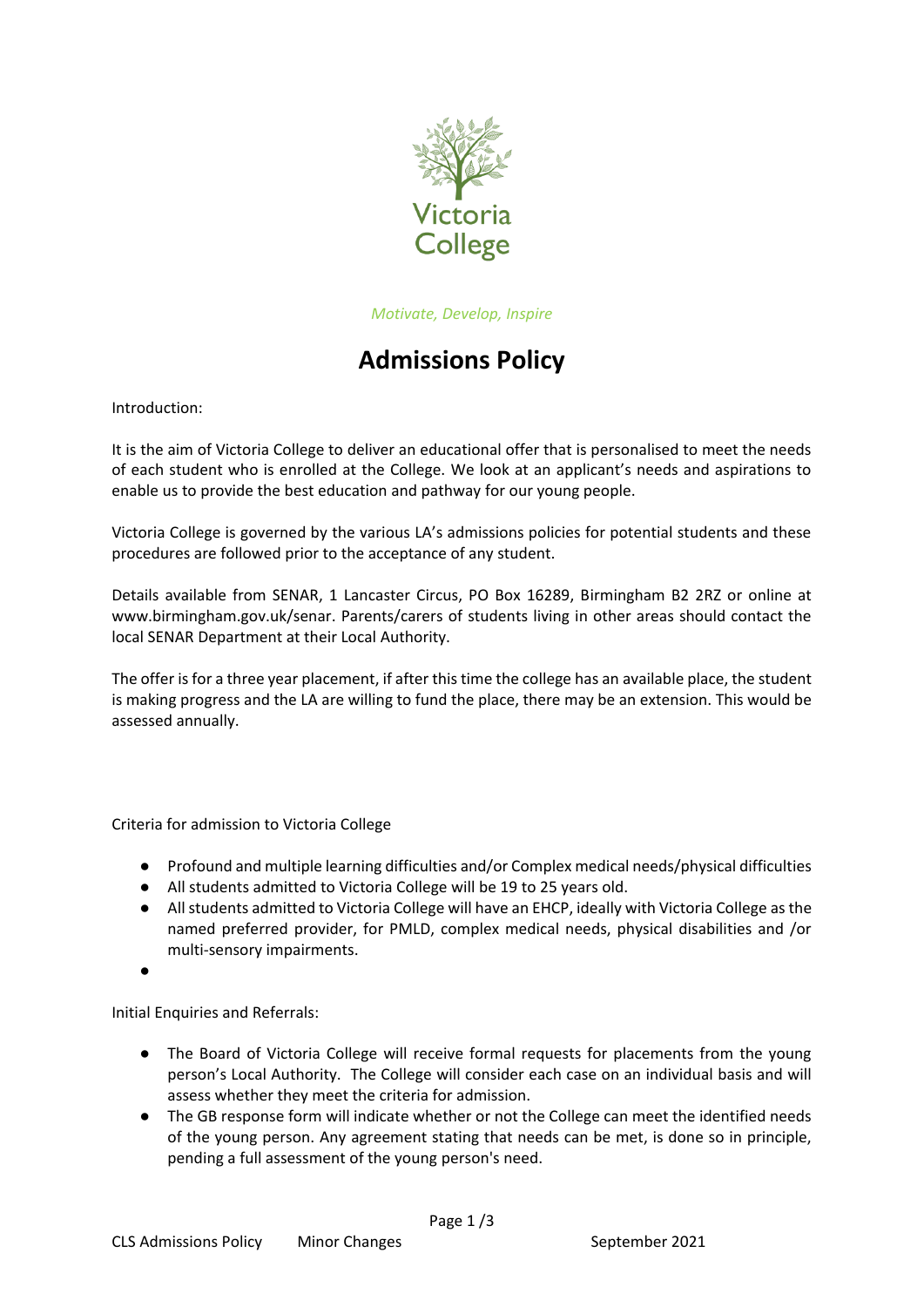- The agreement in principle will take into consideration the available high needs funding from the placing local authority and whether the funding is sufficient to then meet the needs of the individual based on that funding.
- Families/Carers will also complete a Victoria College application form.
- Parents/carers, prospective students, their teachers and supporting professionals are advised to and are welcome to visit the College by prior appointment at any time during the academic year or attend the regular open mornings.

## The Assessment Process

- College staff will make visits to the student's current school/placement and/or family home as necessary.
- When appropriate, staff will be supported by medical colleagues and translators.
- The assessment will be used to determine further if we can meet the needs of the young person, based on the available information.
- The assessment will also be used, in conjunction with the EHCP and other written reports to determine the level of funding we believe is required to fully meet the individual's needs, based on the available information.
- Funding levels may require a review once they have taken up their placement at the College.
- Each local authority will inform the College of their placement decisions.

## Transition and preparation for College

- Once admission has been agreed a transition plan is put into place, with visits to the College planned to support a smooth transition.
- Parents will receive written confirmation of the outcome of the applications.
- SENAR will inform Victoria College and the ESFA of funding.

### Placement Refusal

- Victoria College reserves the right to not offer a place where we believe we cannot meet the individual needs based on the information from the EHCP and/or assessment process.
- Victoria College may also refuse a placement where the needs of an individual are such, that they are likely to have a significant negative impact on the learning of others or use of resources..

### Placement Review

- In the event that Victoria College determines that we can no longer meet the individual needs of a young person, a placement review will be held to discuss the reasoning for this and discuss potential options for the future.
- If a young person ceases to engage with the service and therefore is no longer making progress, we will take all necessary steps within our range to support the young person to reengage. If the young person is still not engaged after an agreed period of time, then a placement review will be arranged.
- If the behaviours of a young person are having an adverse effect on the learning or welfare of others, and after all reasonable behavioural support has been put in place, but has failed to resolve the concern then a placement review will be arranged.